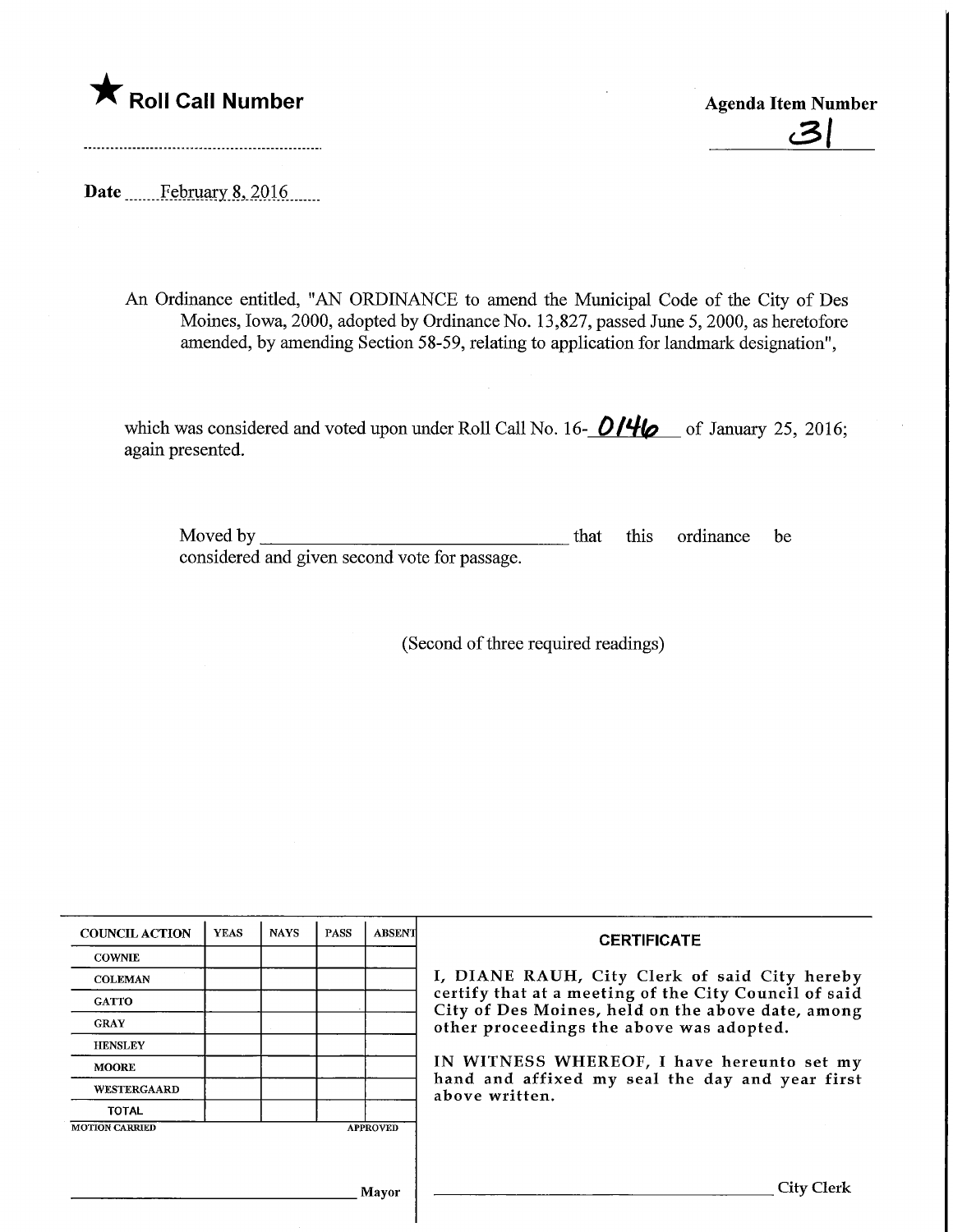si  $H_0=4146$ 

## ORDINANCE NO.

AN ORDINANCE to amend the Municipal Code of the City of Des Moines, Iowa, 2000, adopted by Ordinance No. 13,827, passed June 5,2000, as heretofore amended, by amending Section 58-59, relating to application for landmark designation.

Be It Ordained by the City Council of the City of Des Moines, Iowa:

Section 1. That the Municipal Code of the City of Des Moines, Iowa, 2000, adopted by

Ordinance No. 13,827, passed June 5,2000, as heretofore amended, is hereby amended by amending

Section 58-59, relating to application for landmark designation, as follows:

## Sec. 58-59. Application for designation.

Any person, The owner of an improvement or parcel of land seeking landmark or landmark site designation or a group of persons, or association by petition signed by at least fifty eligible electors of the city may request a designation of a landmark or a landmark site by submitting an application for such designation to the community development department on a form furnished by the department. The historic preservation commission or city council, in addition, may, on its own motion, initiate proceedings for the designation of a landmark or a landmark site.

Section 2. This ordinance shall be in full force and effect from and after its passage and

publication as provided by law.

FORM APPROVED:

Lawrence R. McDowell Deputy City Attorney